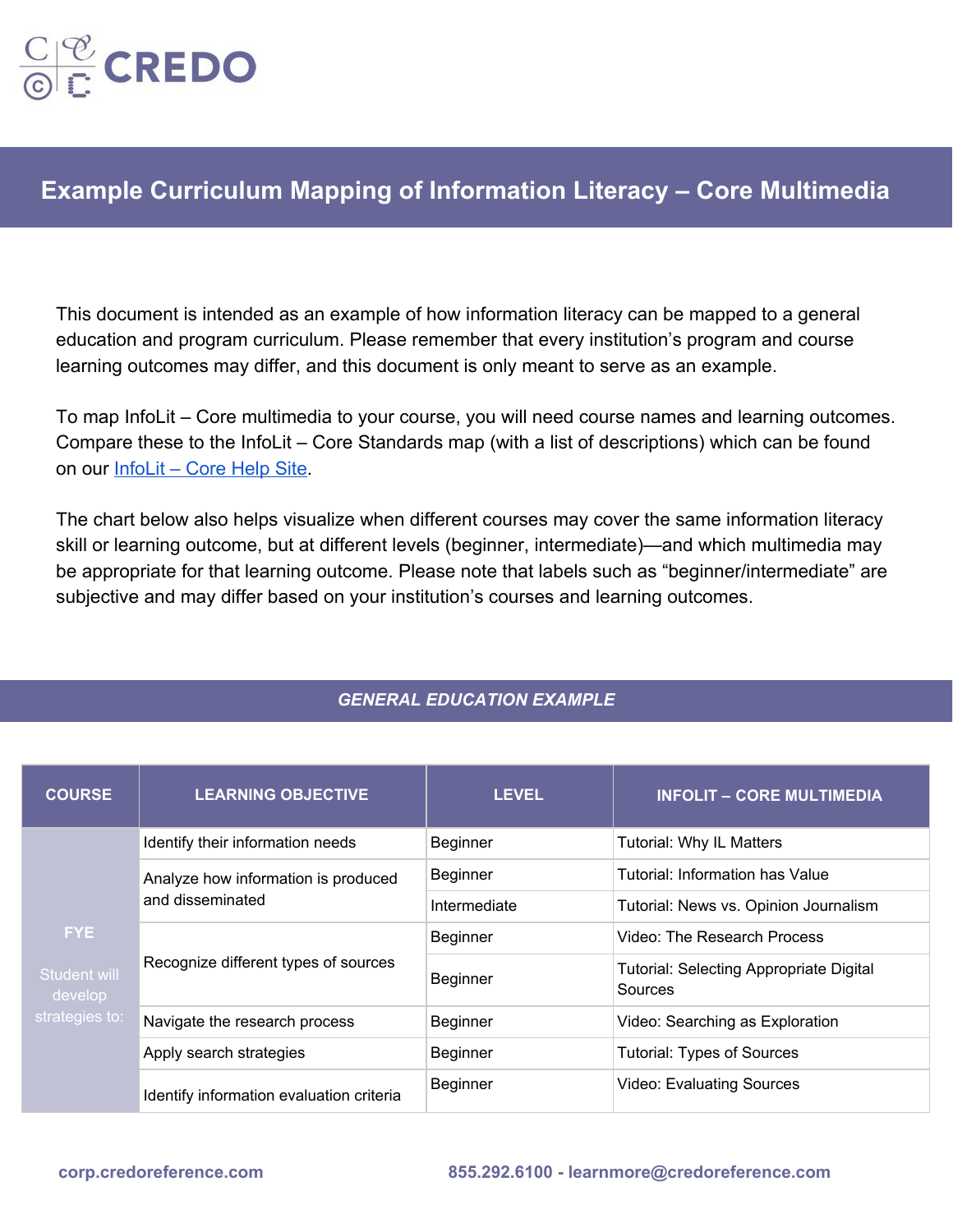|                                                                                     |                                                                        | Intermediate          | <b>Tutorial: Lateral Reading</b>                                 |
|-------------------------------------------------------------------------------------|------------------------------------------------------------------------|-----------------------|------------------------------------------------------------------|
|                                                                                     | Respect the work of others                                             | <b>Beginner</b>       | Video: Academic Integrity                                        |
|                                                                                     |                                                                        |                       | Video: Plagiarism                                                |
|                                                                                     | Develop and narrow a research topic                                    | Beginner              | <b>Video: The Research Process</b>                               |
|                                                                                     |                                                                        |                       | Tutorial: Developing a Research Focus                            |
|                                                                                     |                                                                        |                       | Video: How to Narrow Your Topic                                  |
|                                                                                     | Conduct background research                                            | Beginner              | <b>Tutorial: Background Research Tips</b>                        |
|                                                                                     |                                                                        | Beginner              | <b>Tutorial: Source Types</b>                                    |
|                                                                                     | Locate different source types                                          | Beginner              | <b>Tutorial: Selecting Appropriate Digital</b><br>Sources        |
|                                                                                     | Develop search keywords                                                | <b>Beginner</b>       | Tutorial: Choosing and Using Keywords                            |
| <b>ENG1</b><br><b>Student will</b>                                                  | Use essential information evaluation<br>criteria                       | Beginner              | <b>Tutorial: Evaluating Information</b>                          |
|                                                                                     |                                                                        | Intermediate          | <b>Tutorial: Lateral Reading</b>                                 |
| develop<br>strategies to:                                                           | Synthesize information                                                 | Beginner              | Tutorial: Synthesizing Information                               |
|                                                                                     | Share their research findings                                          | <b>Beginner</b>       | Video: Writing Help                                              |
|                                                                                     |                                                                        | Beginner              | Video: Anatomy of a Research Paper                               |
|                                                                                     |                                                                        | Beginner/Intermediate | Tutorial: Paraphrasing, Quoting,<br>Summarizing                  |
|                                                                                     | Recognize opportunities to contribute to<br>the scholarly conversation | Beginner              | Tutorial: Scholarship as Conversation                            |
|                                                                                     | Analyze the peer review process                                        | Beginner              | Video: Peer Review                                               |
|                                                                                     | Read scholarly materials                                               | Beginner              | Tutorial: How to Read Scholarly Materials                        |
|                                                                                     |                                                                        |                       | <b>Tutorial: Why Citations Matter</b>                            |
|                                                                                     | Cite their work properly                                               | Beginner/Intermediate | Tutorials: MLA, APA, Chicago, Turabian<br><b>Citation Styles</b> |
|                                                                                     | Scope a research question                                              | <b>Beginner</b>       | Video: The Research Process                                      |
| ENG <sub>2</sub><br>Student will<br>expand their<br>basic IL skills in<br>order to: |                                                                        | <b>Beginner</b>       | Tutorial: Developing a Research Focus                            |
|                                                                                     | Develop and support a thesis statement                                 | Beginner              | <b>Video: Thesis Statements</b>                                  |
|                                                                                     | Efficiently locate and select the<br>appropriate sources and evidence  | Beginner              | Video: Primary and Secondary Research                            |
|                                                                                     |                                                                        | Beginner/Intermediate | <b>Tutorial: Selecting Appropriate Digital</b><br>Source         |
|                                                                                     |                                                                        | <b>Beginner</b>       | Video: Refining Search Results                                   |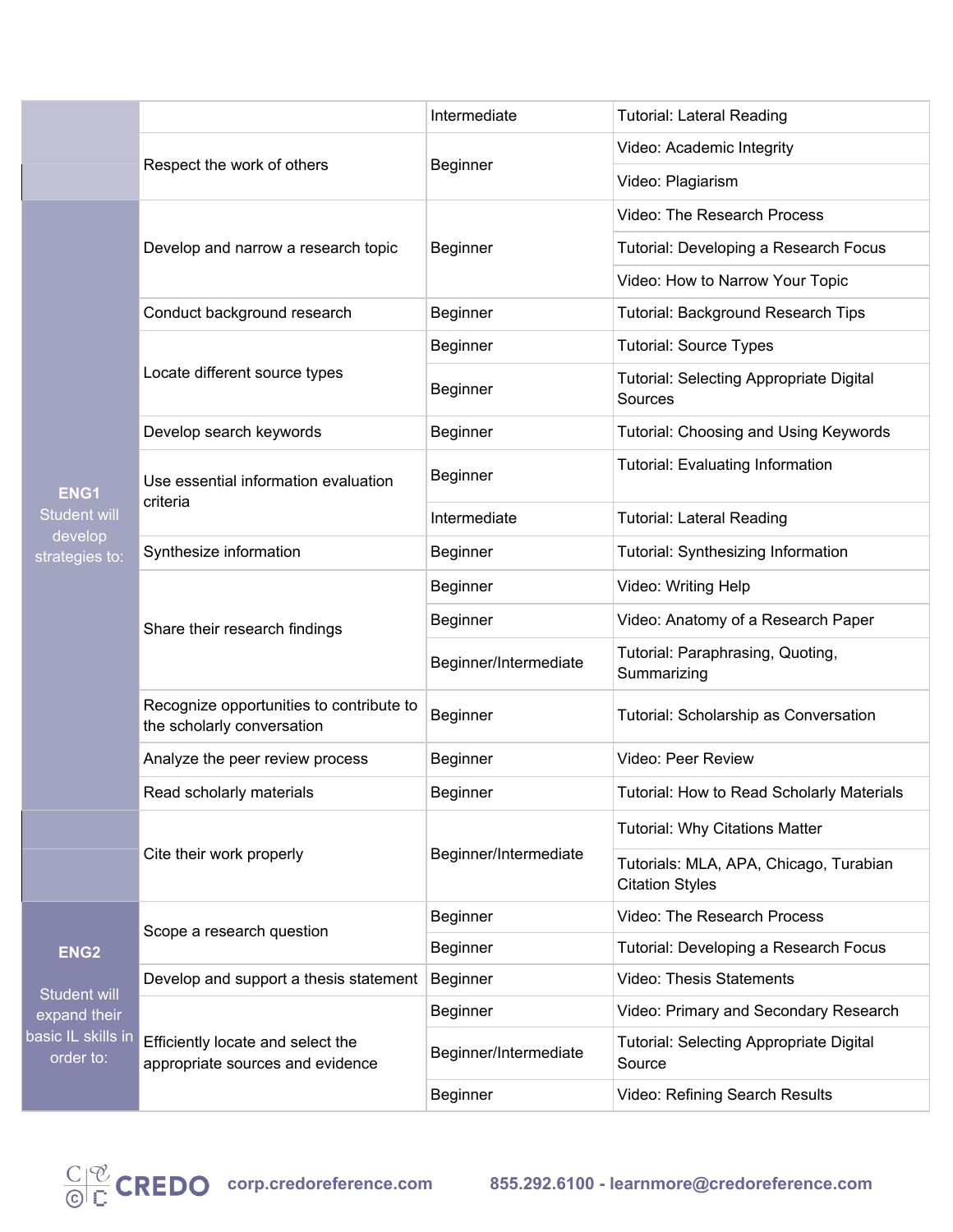|                                                                                              |                                                                         | Beginner/Intermediate | Tutorial: Research for Persuasive Writing                                    |
|----------------------------------------------------------------------------------------------|-------------------------------------------------------------------------|-----------------------|------------------------------------------------------------------------------|
|                                                                                              |                                                                         | Beginner              | Video: Data, Information, and Knowledge                                      |
|                                                                                              |                                                                         | Beginner/Intermediate | Video: Choosing a Database                                                   |
|                                                                                              | Conduct in-depth evaluation of sources                                  | Beginner/Intermediate | Video: Types of Bias                                                         |
|                                                                                              |                                                                         | Intermediate          | <b>Tutorial: Lateral Reading</b>                                             |
|                                                                                              | Determine the value of information<br>(including peer review process)   | Beginner/Intermediate | <b>Tutorial: Information has Value</b>                                       |
|                                                                                              |                                                                         | Intermediate          | <b>Tutorial: Lateral Reading</b>                                             |
|                                                                                              |                                                                         | Beginner              | Video: Peer Review                                                           |
|                                                                                              |                                                                         | Beginner/Intermediate | <b>Tutorial: Annotated Bibliography</b>                                      |
|                                                                                              |                                                                         | Intermediate          | Tutorial: Synthesizing Information                                           |
|                                                                                              | Present their research findings                                         | Intermediate          | Tutorial: Paraphrasing, Quoting, and<br>Summarizing                          |
|                                                                                              |                                                                         | Intermediate          | Video: Writing Help                                                          |
|                                                                                              |                                                                         | Intermediate          | Video: Anatomy of a Research Paper                                           |
|                                                                                              | Contribute to the scholarly conversation                                | Beginner/Intermediate | Tutorial: Scholarship as Conversation                                        |
|                                                                                              | Use information responsibly                                             | Intermediate          | Tutorials: MLA, APA, Chicago, Turabian<br><b>Citation Styles</b>             |
|                                                                                              |                                                                         | Intermediate          | <b>Tutorial: Digital Privacy</b>                                             |
|                                                                                              | Manage their own progress through the<br>research process               | Intermediate          | Video: The Research Process                                                  |
|                                                                                              |                                                                         | Intermediate          | <b>Tutorial: Lateral Reading</b>                                             |
|                                                                                              |                                                                         | Intermediate          | Tutorial: Research for Persuasive Writing                                    |
|                                                                                              | Develop and support a thesis statement                                  | Intermediate          | <b>Video: Thesis Statements</b>                                              |
|                                                                                              | Efficiently locate and select the<br>appropriate sources and evidence   | Beginner/Intermediate | Video: Primary and Secondary Research                                        |
| GOV <sub>1</sub>                                                                             |                                                                         | Beginner/Intermediate | Video: Data, Information, and Knowledge                                      |
| <b>Students will</b><br>use the IL skills<br>from ENG 1<br>and 2 in order<br>$\mathsf{to}$ : |                                                                         | Intermediate          | <b>Tutorial: Lateral Reading</b>                                             |
|                                                                                              |                                                                         | Beginner/Intermediate | Video: Primary Sources, Video: Secondary<br>Sources, Video: Tertiary Sources |
|                                                                                              |                                                                         | Intermediate          | Tutorials: Search Techniques Parts 1 and 2                                   |
|                                                                                              | Understand their responsibilities as an<br>information user and creator | Intermediate          | Tutorials: MLA, APA, Chicago, Turabian<br><b>Citation Styles</b>             |
|                                                                                              |                                                                         | Intermediate          | Video: Copyright                                                             |
|                                                                                              | Analyze the peer review process and its<br>implications                 | Intermediate          | Video: Peer Review                                                           |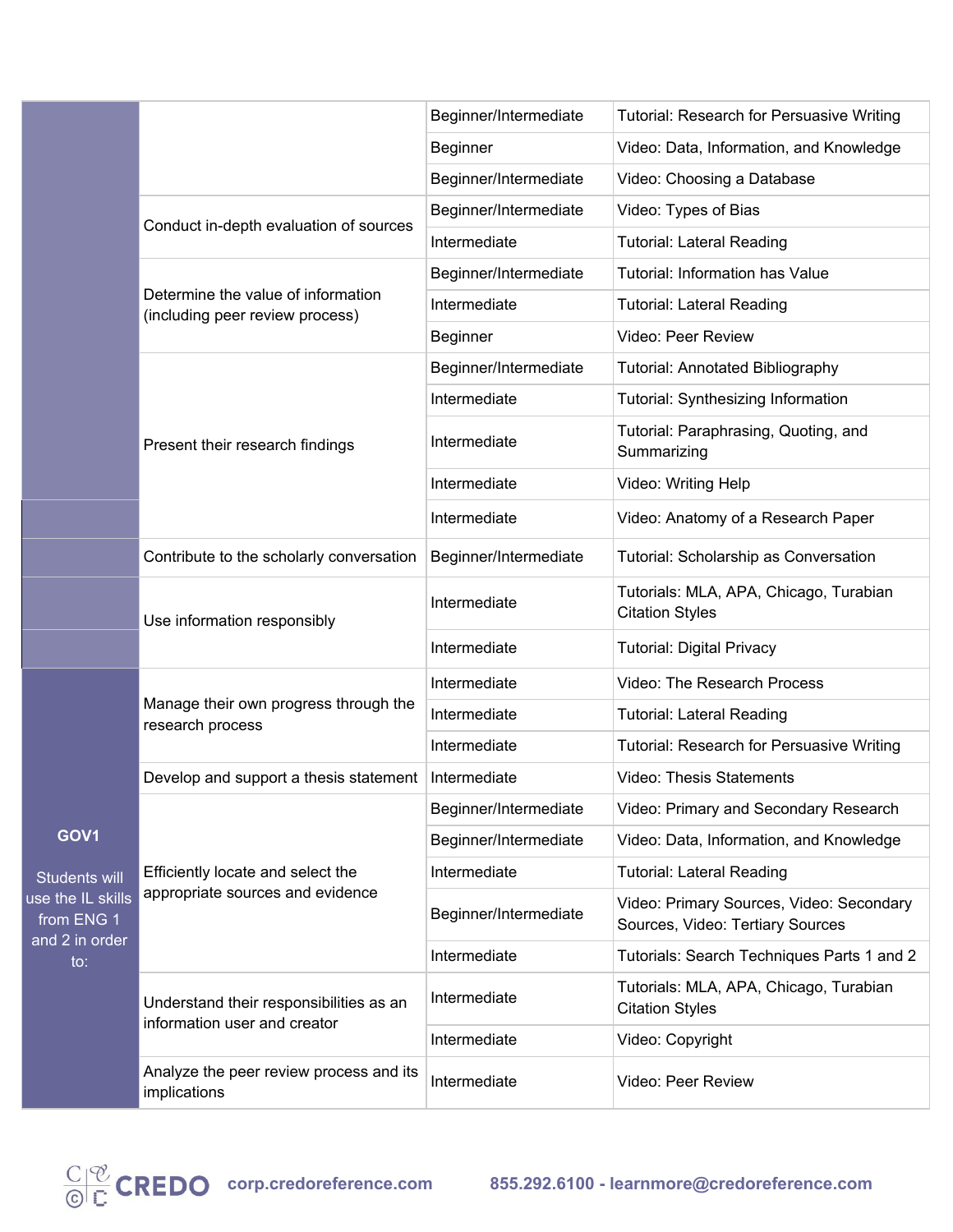|  | Conduct in-depth evaluation of sources                                                              | Beginner/Intermediate | Video: What is Authority?                           |
|--|-----------------------------------------------------------------------------------------------------|-----------------------|-----------------------------------------------------|
|  |                                                                                                     | Beginner/Intermediate | Tutorial: News vs. Opinion Journalism               |
|  | Evaluate for bias and misinformation<br>Synthesize information to present<br>verbally or in writing | Beginner/Intermediate | Video: Types of Bias                                |
|  |                                                                                                     | Beginner/Intermediate | Video: Understanding Misinformation                 |
|  |                                                                                                     | Intermediate          | Video: Writing Help                                 |
|  |                                                                                                     | Intermediate          | Tutorial: Paraphrasing, Quoting, and<br>Summarizing |
|  |                                                                                                     | Intermediate          | <b>Tutorial: Synthesizing Information</b>           |
|  | Understand their responsibilities and<br>rights as contributors to the scholarly<br>conversation    | Intermediate          | Tutorial: Scholarship as Conversation               |

## *DISCIPLINE EXAMPLE (BIOLOGY)*

| <b>COURSE</b>                                                   | <b>INFORMATION LITERACY SKILL</b>                                     | <b>LEVEL</b>    | <b>INFOLIT - CORE MULTIMEDIA</b>             |
|-----------------------------------------------------------------|-----------------------------------------------------------------------|-----------------|----------------------------------------------|
| <b>BIO1</b><br><b>Student will</b><br>develop<br>strategies to: | Recognize and analyze their academic<br>information habits            | Beginner        | Tutorial: Why IL Matters                     |
|                                                                 |                                                                       | <b>Beginner</b> | Video: Life in the Information Age           |
|                                                                 | Navigate the research process                                         | <b>Beginner</b> | Video: The Research Process                  |
|                                                                 | Brainstorm topics for an assignment                                   | Beginner        | Tutorial: Developing a Research Focus        |
|                                                                 | Conduct background research                                           | Beginner        | Tutorial: Background Research Tips           |
|                                                                 | Develop search keywords                                               | <b>Beginner</b> | <b>Tutorial: Choosing and Using Keywords</b> |
|                                                                 | Efficiently locate and select the<br>appropriate sources and evidence | <b>Beginner</b> | <b>Tutorial: Source Types</b>                |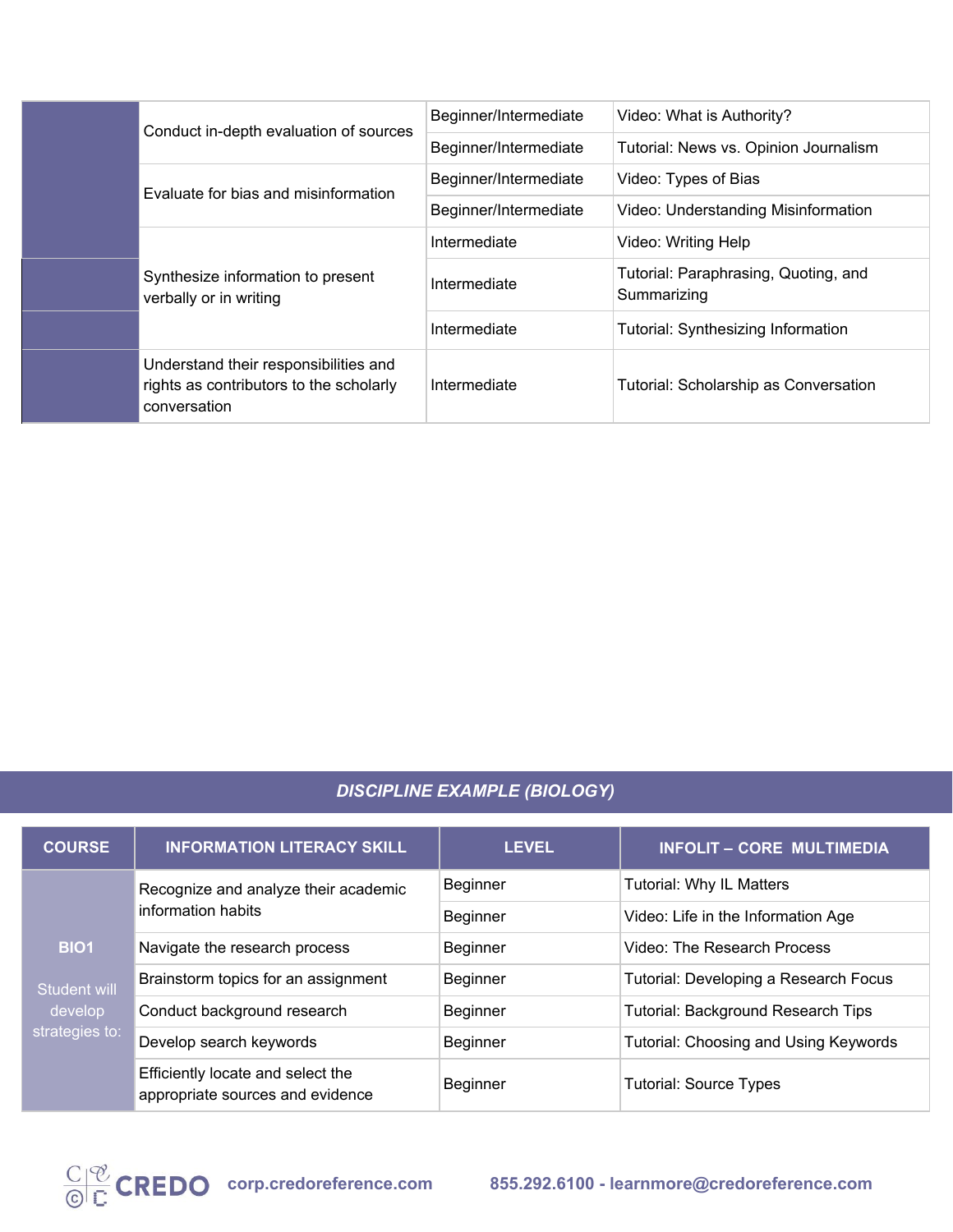|                                                           | Identify information evaluation criteria for<br>scientific sources    | Beginner              | Tutorial: Evaluating Information                                 |
|-----------------------------------------------------------|-----------------------------------------------------------------------|-----------------------|------------------------------------------------------------------|
|                                                           | Evaluate information                                                  | Beginner              | <b>Tutorial: Evaluating Information</b>                          |
|                                                           | Synthesize information                                                | Beginner              | Tutorial: Synthesizing Information                               |
|                                                           | Share their research findings                                         | Beginner              | Video: Anatomy of a Research Paper                               |
|                                                           | Understand the purpose of scholarly<br>conversation                   | Beginner              | Tutorial: Scholarship as Conversation                            |
|                                                           | Analyze the peer review process for<br>scientific publications        | Beginner              | Video: Peer Review                                               |
|                                                           | Read scholarly materials                                              | Beginner              | Tutorial: How to Read Scholarly Materials                        |
|                                                           |                                                                       | Beginner              | <b>Tutorial: Why Citations Matter</b>                            |
|                                                           |                                                                       | Beginner              | Video: Academic Integrity                                        |
|                                                           | Cite their work properly                                              | Beginner              | Video: Copyright                                                 |
|                                                           |                                                                       | Beginner              | Video: Plagiarism                                                |
|                                                           |                                                                       | Beginner              | Tutorials: MLA, APA, Chicago, Turabian<br><b>Citation Styles</b> |
|                                                           | Develop, modify, and evaluate a research<br>focus                     | Beginner/Intermediate | Tutorial: Developing a Research Focus                            |
|                                                           |                                                                       | Beginner/Intermediate | Video: How to Narrow Your Topic                                  |
|                                                           | Develop search keywords                                               | Beginner              | Video: Refining Search Results                                   |
|                                                           | Efficiently locate and select the<br>appropriate sources and evidence | Beginner/Intermediate | Video: Primary and Secondary Research                            |
|                                                           |                                                                       | Beginner/Intermediate | Video: Choosing a Database                                       |
| <b>BIO 2</b><br>Student will<br>develop<br>strategies to: | Determine the value the peer review<br>process                        | Beginner              | Video: Peer Review                                               |
|                                                           | Conduct in-depth evaluation of scientific<br>sources                  | Beginner/Intermediate | <b>Tutorial: Evaluating Information</b>                          |
|                                                           | Present their research findings                                       | Beginner/Intermediate | Video: Writing Help                                              |
|                                                           |                                                                       | Beginner              | <b>Tutorial: Annotated Bibliography</b>                          |
|                                                           |                                                                       | Beginner              | Video: Anatomy of a Research Paper                               |
|                                                           |                                                                       | Beginner/Intermediate | Tutorial: Synthesizing Information                               |
|                                                           | Contribute to the scholarly conversation                              | Beginner/Intermediate | Tutorial: Scholarship as Conversation                            |
|                                                           | Use information responsibly (access and<br>sharing)                   | Beginner/Intermediate | Tutorial: Information has Value                                  |
|                                                           |                                                                       | Beginner/Intermediate | Video: Plagiarism                                                |
|                                                           |                                                                       | Beginner/Intermediate | Video: Copyright                                                 |

deve strategi